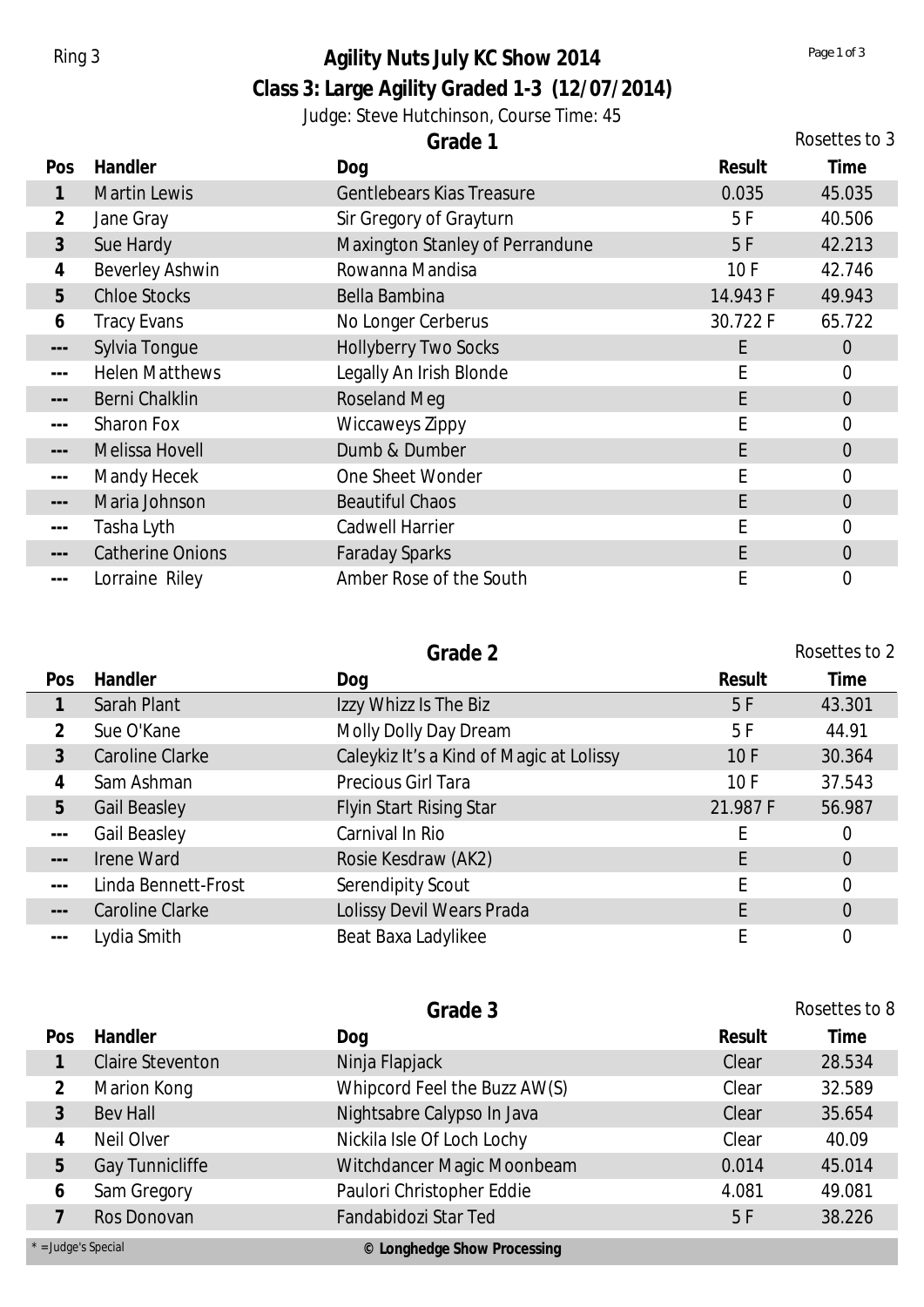# Ring 3 **Agility Nuts July KC Show 2014** *Page 2 of 3 Page 2 of 3*

## **Class 3: Large Agility Graded 1-3 (12/07/2014)**

#### Judge: Steve Hutchinson, Course Time: 45

| Gradel |  |  |
|--------|--|--|
|        |  |  |

|                          | Grade 3                 |                                        | Rosettes to 8 |                  |  |
|--------------------------|-------------------------|----------------------------------------|---------------|------------------|--|
| Pos                      | Handler                 | Dog                                    | Result        | Time             |  |
| 8                        | Jayne Martin            | Jolly Jaunty Jonty                     | 5F            | 39.078           |  |
| 9                        | Julia Lecrivain         | Holliemoor Hagrid                      | 5F            | 41.28            |  |
| 10                       | Nicola Glossop          | Mr Paddington Bear                     | 5F            | 42.66            |  |
| 11                       | Cassie Hagger           | <b>Titirangi Noble</b>                 | 5F            | 43.515           |  |
| 12                       | Gay Tunnicliffe         | <b>Belgareth Winter Solace</b>         | 5F            | 44.264           |  |
| 13                       | Gay Tunnicliffe         | Yeldust True Savannah With Witchdancer | 5.185F        | 45.185           |  |
| 14                       | <b>Claire Mason</b>     | <b>Follow That Star</b>                | 10F           | 28.721           |  |
| 15                       | Annette Lee             | Copper Bronze Delight                  | 10F           | 33.303           |  |
| 16                       | Sarah Roots             | Quintana Jacana                        | 10F           | 34.124           |  |
| 17                       | Davina Duffield         | Kamarda Hot Shot                       | 10F           | 34.519           |  |
| 18                       | <b>Sharron Peck</b>     | Whipcord Grace & Favour At Pentandra   | 10F           | 40.001           |  |
| 19                       | <b>Kate Dexter</b>      | Gee-Jays Bess Bet                      | 10F           | 40.046           |  |
| 20                       | Eileen Radcliffe        | <b>Rufus Rabbit</b>                    | 10F           | 44.646           |  |
| 21                       | Elaine Shipton          | Fire Frost Golden Hind                 | 20.648 F      | 60.648           |  |
| 22                       | Debbie Hedger           | Steinway Jumping Jack                  | 23.207 F      | 58.207           |  |
| 23                       | Claire Collie           | Jolly Jake Boy                         | 51.092 F      | 76.092           |  |
| $\scriptstyle{\cdots}$ . | <b>Hazel Strange</b>    | Shadeaux U The Man                     | E             | $\theta$         |  |
| $\sim$ $\sim$ $\sim$     | Maxine Craig            | Astra Smog                             | E             | 0                |  |
| $---$                    | Lisa Lucas              | Zenstar Cosmic Chaos                   | E             | $\boldsymbol{0}$ |  |
| $\sim$ $\sim$ $\sim$     | <b>Glenice Harris</b>   | Karlomeg Gonerby Lad                   | E             | $\mathbf 0$      |  |
| $\qquad \qquad - -$      | Sonya Harris            | MorgansR Trailblazer Too               | E             | $\boldsymbol{0}$ |  |
| $\sim$ $\sim$ $\sim$     | Peter Beasley           | Cories Xena                            | E             | 0                |  |
| $\sim$ $\sim$ $\sim$     | <b>Claire Steventon</b> | <b>Stillmoor Lily Breeze</b>           | E             | $\boldsymbol{0}$ |  |
| $\sim$ $\sim$ $\sim$     | <b>Julie Stallard</b>   | Detania Casey Jones                    | E             | 0                |  |
| $---$                    | <b>Shelley Webster</b>  | <b>Shelljons Lady Casey</b>            | E             | $\overline{0}$   |  |
|                          | Sue Marshall            | Tyjobo Black Magic                     |               | 0                |  |
| $---$                    | Sue Marshall            | Little Miss Sommertime                 | E             | 0                |  |
| $\sim$ $\sim$ $\sim$     | Pat Kidd                | Level Seven of Valgrays                | E             | 0                |  |
| $\qquad \qquad - -$      | Penny Edgley            | <b>Basil Not Perfect</b>               | E             | $\theta$         |  |
| $\sim$ $\sim$ $\sim$     | Malcolm Jones           | Dex In The City                        | Е             | 0                |  |
| $- -$                    | Sandie Beamish          | Dicky Bow                              | E             | $\boldsymbol{0}$ |  |
| $\sim$ $\sim$ $\sim$     | Gary Beamish            | Sangar Tymia Black Mist                | Е             | 0                |  |
| $\hspace{0.05cm}$ – – –  | <b>Alice Coote</b>      | <b>Dylans Hurricane</b>                | E             | $\theta$         |  |
| $\sim$ $\sim$ $\sim$     | Myra Tubb               | Morgansr Fly In Finn                   | E             | 0                |  |
| $---$                    | Linda Leaning           | Clavidd Dream On                       | E             | $\overline{0}$   |  |
| $\qquad \qquad -$        | Eileen Radcliffe        | Lude The Dude                          | E             | 0                |  |
| ---                      | <b>Claire Collie</b>    | <b>Beautiful Breeze On A River</b>     | E             | $\overline{0}$   |  |
| $\sim$ $\sim$ $\sim$     | Marie Court             | Best Of Both                           | E             | 0                |  |
| $---$                    | Christina Lloyd         | Rusty De Valdelucio                    | E             | $\overline{0}$   |  |
| $\sim$ $\sim$ $\sim$     | <b>Allan Turver</b>     | Diddle I Ty                            | E             | 0                |  |
| $---$                    | Jayne Martin            | Wilderer Johan                         | E             | $\mathbf 0$      |  |
| $*$ = Judge's Special    |                         | © Longhedge Show Processing            |               |                  |  |